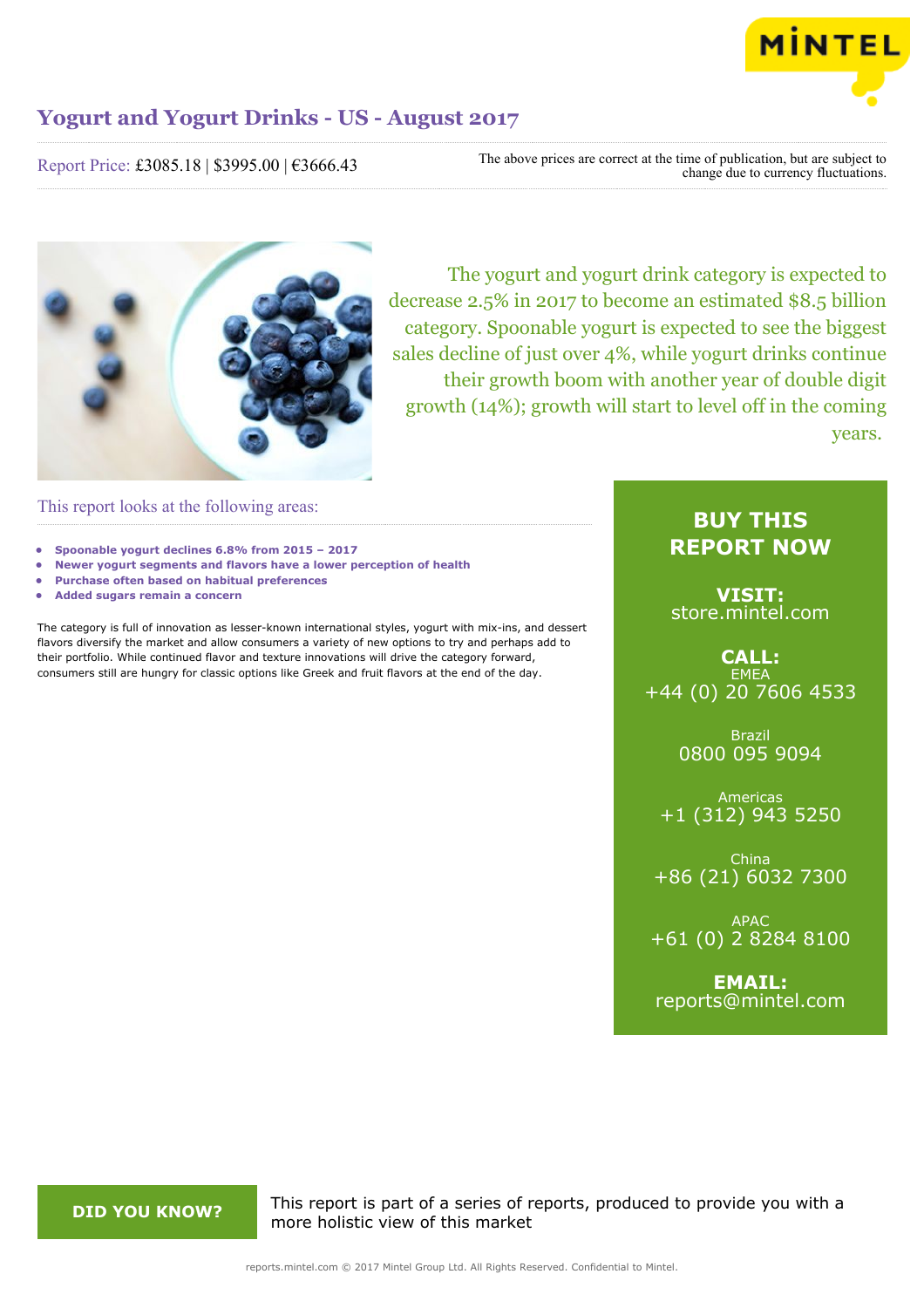

Report Price: £3085.18 | \$3995.00 | €3666.43

The above prices are correct at the time of publication, but are subject to change due to currency fluctuations.

## **Table of Contents**

## **Overview**

What you need to know

Definition

## **Executive Summary**

## The issues

#### Spoonable yogurt declines 6.8% from 2015 – 2017

Figure 1: Total US retail sales and forecast of yogurt and yogurt drinks/kefir, by segment, at current prices, 2015-17

## Newer yogurt segments and flavors have a lower perception of health

Figure 2: Yogurt perceptions, May 2017

### Purchase often based on habitual preferences

Figure 3: Purchase/consumption behaviors, May 2017

#### Added sugars remain a concern

Figure 4: Attitudes toward yogurt and yogurt drinks, by age, May 2017

#### The opportunities

#### Yogurt drinks and kefir expected to continue strong growth and drive the category

Figure 5: Total US retail sales and forecast of yogurt and yogurt drinks/kefir, by segment, at current prices, 2012-22

#### Innovative textures and flavors can expand the market

Figure 6: Purchase/consumption behaviors, May 2017

### Consumers still seek protein first, also yogurts with probiotics and low sugar

Figure 7: Ideal yogurt/yogurt drink creation, Yogurt attributes, May 2017

#### What it means

## **The Market – What You Need to Know**

Overall sales of yogurt and yogurt drinks are expected to decline in 2017

## Momentum of yogurt drinks and kefir will eventually begin to wane

Spoonable dairy takes a hit

## **Market Size and Forecast**

#### Sales are expected to slightly decrease by 2.5% in 2017

Figure 8: Total US sales and fan chart forecast of yogurt and yogurt drinks, at current prices, 2012-22

Figure 9: Total US sales and forecast of yogurt and yogurt drinks/kefir, at current prices, 2012-22

Figure 10: Total US retail sales and forecast of yogurt and yogurt drinks/kefir, at inflation-adjusted prices, 2012-22

## **Market Breakdown**

### Yogurt drinks/kefir steals share from spoonable

Figure 11: Total US retail sales of yogurt and yogurt drinks/kefir, market share by segment, at current prices, 2015 and 2017

#### Yogurt drinks growth continues, spoonable yogurt stabilizes

Figure 12: Total US retail sales and forecast of yogurt and yogurt drinks/kefir, by segment, at current prices, 2012-22

#### Supermarkets and other channels see similar sales patterns

# BUY THIS REPORT NOW

**VISIT:** [store.mintel.com](http://reports.mintel.com//display/store/794013/) **CALL:** EMEA +44 (0) 20 7606 4533 Brazil 0800 095 9094 Americas +1 (312) 943 5250 | China +86 (21) 6032 7300 APAC +61 (0) 2 8284 8100 **EMAIL:** [reports@mintel.com](mailto:reports@mintel.com)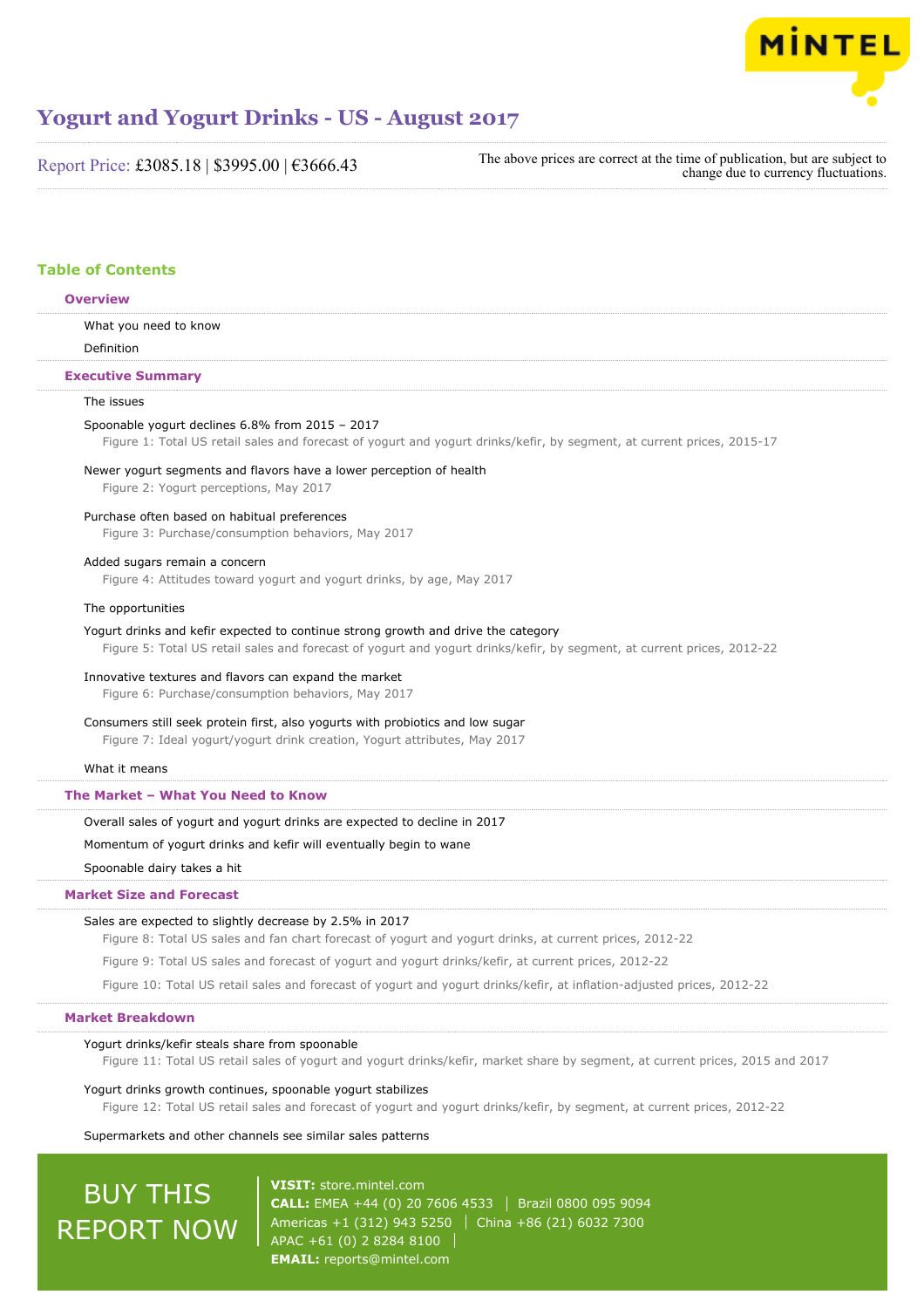

| Report Price: £3085.18   \$3995.00   €3666.43 |  |  |
|-----------------------------------------------|--|--|
|                                               |  |  |

The above prices are correct at the time of publication, but are subject to change due to currency fluctuations.

Figure 13: US supermarket sales of yogurt and yogurt drinks/kefir, at current prices, 2012-17

### Category sees growth in natural channel

Figure 14: Natural supermarket sales of yogurt and yogurt drinks/kefir, at current prices, rolling 52 weeks 5/24/15-5/21/17

## **Market Perspective**

## High-protein' products increase yogurt competition, especially Greek

Figure 15: Seeking In Better-For-You Foods, June 2016

## Diverse breakfast palates and behaviors support millennial engagement

Figure 16: Behavior changes, by Millennials and non-Millennials, May 2016

## Increased snacking positions category at advantage

Figure 17: Perceptions of yogurt types, may 2017

#### **Market Factors**

#### FDA delays nutrition label update

#### Millennials are becoming parents

Figure 18: Households with own children under age 18, by age of householder, 2016

#### The iGeneration emerges as a key consumer group

Figure 19: Population by generation, 2012-22

#### Obesity rates continue to rise among adults

Figure 20: Prevalence of obesity among adults aged 20 and over: US 1997-2015

#### Changing face of health

Figure 21: Self-perceptions, by respondents with a positive outlook on life, October 2016

#### **Key Players – What You Need to Know**

Group Danone dominates, widens the gap

## General Mills struggles tied to Yoplait, stalled innovation

Chobani rallied by drink offerings

### **Company and Brand Sales of Yogurt and Yogurt Drinks**

### Category leader Group Danone gains through drinks, acquisition

Figure 22: Leading company sales of yogurt and yogurt drinks, 2016 and 2017

Figure 23: Leading company sales of yogurt and yogurt drinks, market share 2017

## Chobani approaches General Mills as Yoplait sees sharp decline

#### Smaller brands see big success

Figure 24: MULO sales of spoonable yogurt, by leading companies and brands, rolling 52 weeks 2016 and 2017

Chobani gains with entry in drink segment, expands with product extensions Figure 25: MULO sales of yogurt drinks, market share change by leading companies and brands, rolling 52 weeks 2016 and 2017

## Small brands, private label get the jump on established brands in drinks

Figure 26: MULO sales of yogurt drinks, by leading companies and brands, rolling 52 weeks 2015 and 2016

#### **What's Working?**

#### Yogurt drinks and kefir gain traction

Figure 27: MULO sales of yogurt drinks, by leading companies and brands, rolling 52 weeks 2016 and 2017

# BUY THIS REPORT NOW

**VISIT:** [store.mintel.com](http://reports.mintel.com//display/store/794013/) **CALL:** EMEA +44 (0) 20 7606 4533 Brazil 0800 095 9094 Americas +1 (312) 943 5250 | China +86 (21) 6032 7300 APAC +61 (0) 2 8284 8100 **EMAIL:** [reports@mintel.com](mailto:reports@mintel.com)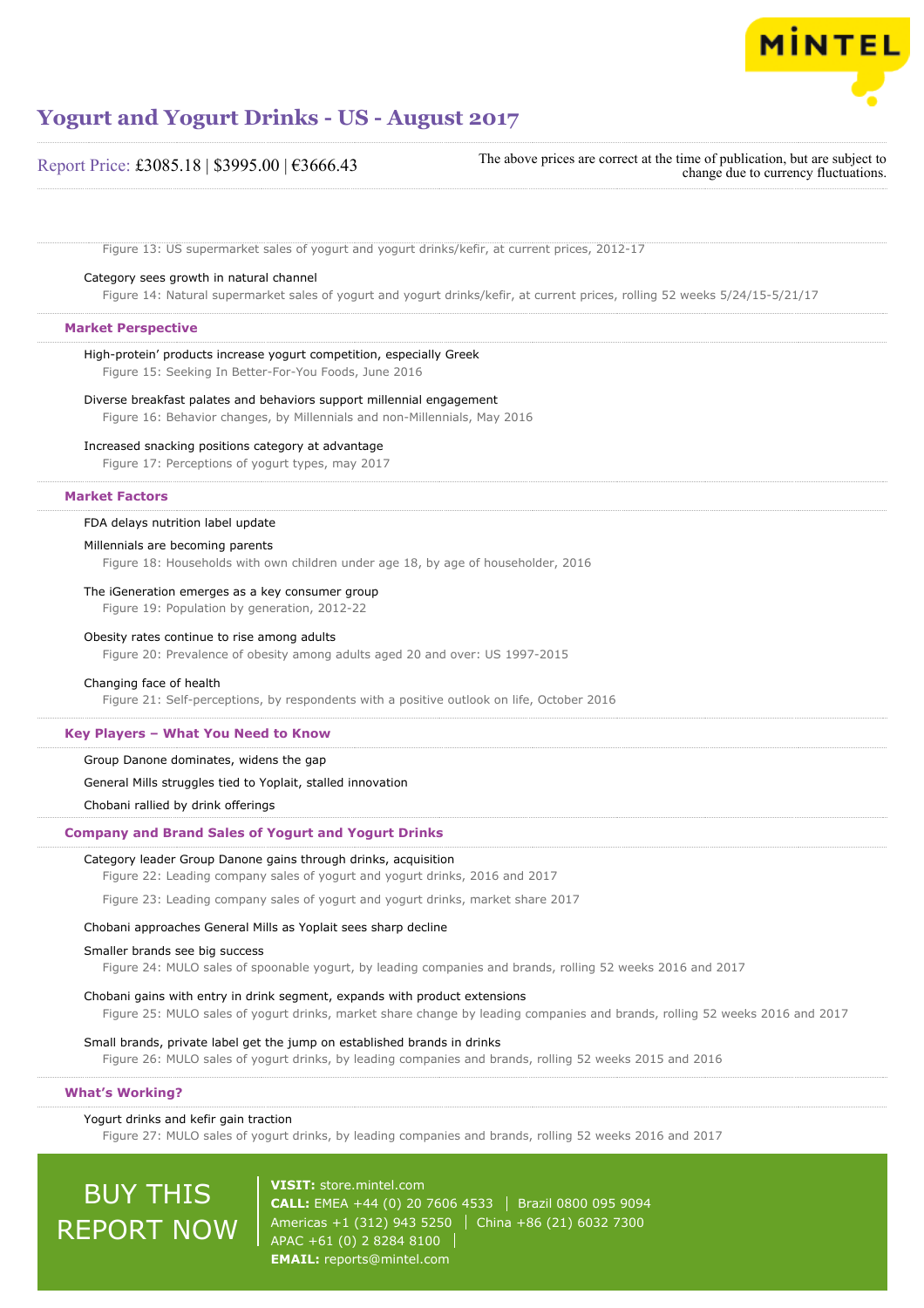

Report Price: £3085.18 | \$3995.00 | €3666.43

The above prices are correct at the time of publication, but are subject to change due to currency fluctuations.

International yogurts attract consumers seeking authenticity and texture

Mixable yogurts add excitement to a slowing Greek yogurt category

#### Dessert flavors elicit interest and excitement in the category

Figure 28: Consumer perception of sweet flavored yogurts vs total category, Jul 2017

#### **What's Struggling?**

#### Dairy spoonable yogurts take a hit

Figure 29: Natural supermarket sales of yogurt and yogurt drinks/kefir, change in market share by segment, at current prices, rolling 52 weeks ending May 24, 2015 – May 21, 2017

#### **What's Next?**

Non-dairy yogurt can appeal to consumers outside of dietary restrictive reasons

#### Full-fat yogurts moving forward at full force

#### Citrus flavors add pizzazz to traditional fruit options

Figure 30: Yogurt new product or new variety/range extension launch, by flavor and percent of total, 2013-16

#### **The Consumer – What You Need to Know**

Young adults have a wider yogurt portfolio

Yogurt moves beyond breakfast

Spoonable yogurt is seen as more nutritious than yogurt drinks

Most yogurt consumers are habitual purchasers, one third open to new yogurt options

Claims of low fat and low sugar may not drive purchase

Consumers' ideal yogurt contains fruit and protein

### **Yogurt/Yogurt Drink Purchase**

Greek, fruit flavored yogurts are most common types purchased Figure 31: Yogurt Purchase, May 2017

### Younger adults branch into new varieties of yogurt

Figure 32: Yogurt purchase, by age, May 2017

#### Yogurt drink and kefir consumers purchase more yogurt overall

Figure 33: Yogurt purchase, by yogurt purchase, May 2017

#### Hispanic millennials are a strong target for yogurt and yogurt drinks

Figure 34: Yogurt purchase, by Hispanic origin, May 2017

## **Yogurt Perceptions**

## Beyond Breakfast

#### Yogurt expands beyond the breakfast occasion

Figure 35: Perceptions, May 2017

Younger consumers use decadent flavored yogurts as a "healthier" dessert option

Figure 36: Attitudes toward yogurt and yogurt drinks, by age, May 2017

#### Flavor innovation has men eating more yogurt

Figure 37: Purchase/consumption behaviors, by age and gender, May 2017

Multicultural consumers see nutritious aspects of dessert flavored yogurts Figure 38: Yogurt perceptions, by race/Hispanic origin, May 2017

# BUY THIS REPORT NOW

**VISIT:** [store.mintel.com](http://reports.mintel.com//display/store/794013/) **CALL:** EMEA +44 (0) 20 7606 4533 Brazil 0800 095 9094 Americas +1 (312) 943 5250 | China +86 (21) 6032 7300 APAC +61 (0) 2 8284 8100 **EMAIL:** [reports@mintel.com](mailto:reports@mintel.com)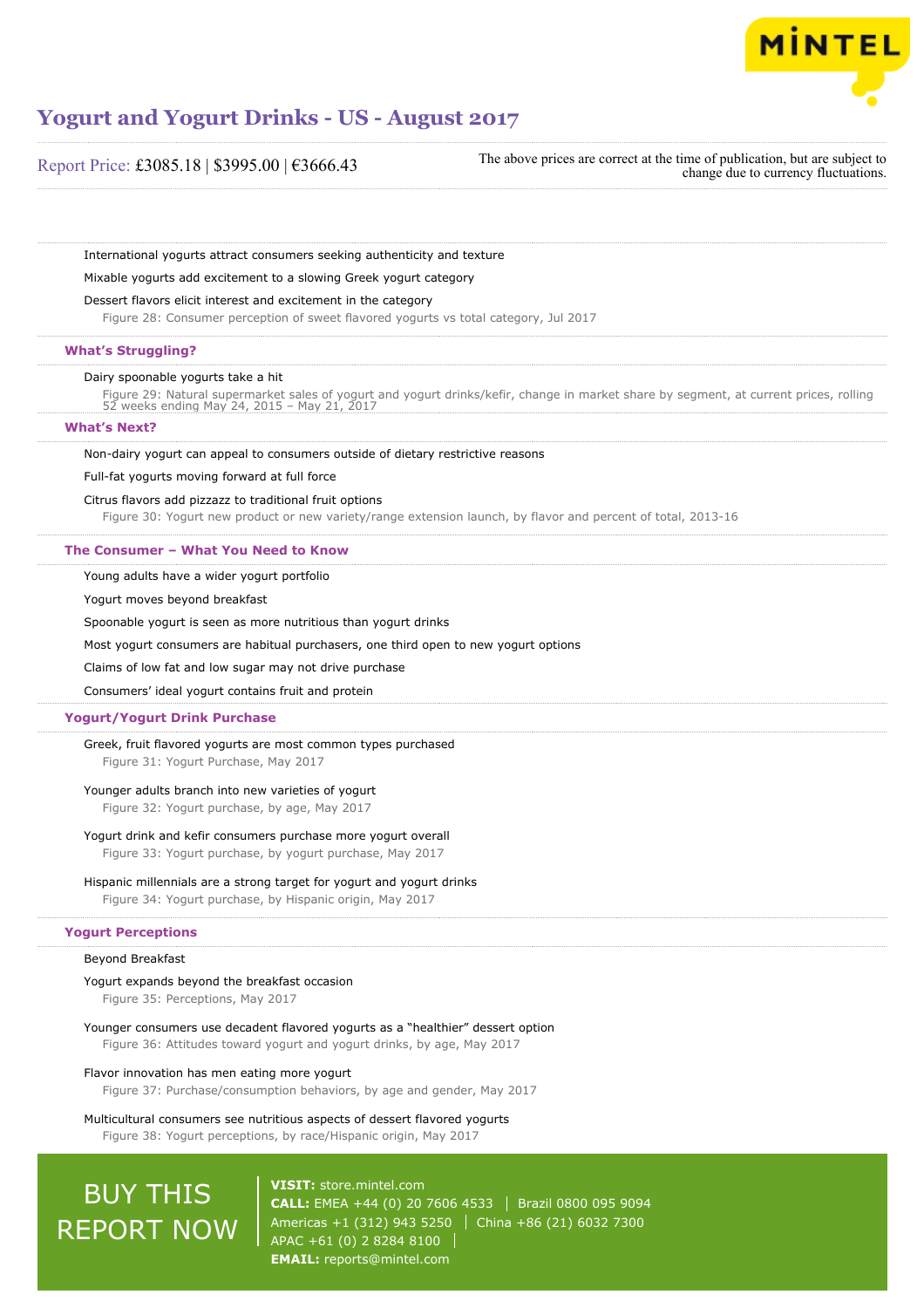

## Report Price: £3085.18 | \$3995.00 | €3666.43

The above prices are correct at the time of publication, but are subject to change due to currency fluctuations.

## Health perception Spoonable yogurts are thought to be better for you than yogurt drinks Figure 39: Yogurt perceptions, May 2017 Traditional, spoonable types still hold the health halo Figure 40: Yogurt perceptions, May 2017 Consumers think spoonable Greek yogurt is more nutritious than drinkable Figure 41: Yogurt perceptions of spoonable Greek and drinkable Greek yogurts, May 2017 More than a quarter of 18-34-year-olds see non-dairy yogurt as nutritious Figure 42: Yogurt perceptions, non-dairy yogurt, by age and gender, May 2017 Multicultural consumers see nutritional perks of yogurt drinks Figure 43: Yogurt perceptions, yogurt drinks, by race/Hispanic origin, May 2017 Good for kids Parents see nutritional value and multiple usage occasions for yogurt drinks Figure 44: Yogurt perceptions, yogurt drinks, May 2017, by demographics Fathers also perceive drinkable Greek yogurt as good for kids Figure 45: Yogurt perceptions, good for kids, by gender and parental status, May 2017 On-the-go Ease of consuming on-the-go is unique to yogurt drinks Figure 46: yogurt drinks and kefir products, by unit pack size, Jan 2014-June 2017 18-24-year-olds realize the portable benefit of yogurt drinks Figure 47: Yogurt perceptions, convenience by age, May 2017 Parents with 3+ children appreciate the convenience of yogurt drinks Figure 48: Yogurt perceptions, yogurt drinks, by number of children, May 2017 Correspondence analysis Methodology Newer yogurt segments and flavors have identity issue Figure 49: Correspondence analysis – Yogurt perceptions, May 2017 **Yogurt Behaviors**

#### Motivations

## Nutritional attributes and aided digestion drive yogurt consumption

Figure 50: Attitudes toward yogurt and yogurt drinks, May 2017

#### Younger consumers turn to yogurt for weight loss

Figure 51: Attitudes toward yogurt and yogurt drinks, by age, May 2017

#### Urban consumers find a variety of uses for yogurt

Figure 52: Attitudes toward yogurt and yogurt drinks, by living area, May 2017

#### More than a quarter of Hispanic consumers use yogurt as an ingredient

Figure 53: Attitudes toward yogurt and yogurt drinks, by race/Hispanic origin, May 2017

## Habits

Figure 54: Purchase/consumption behaviors, May 2017

# BUY THIS REPORT NOW

**VISIT:** [store.mintel.com](http://reports.mintel.com//display/store/794013/) **CALL:** EMEA +44 (0) 20 7606 4533 Brazil 0800 095 9094 Americas +1 (312) 943 5250 China +86 (21) 6032 7300 APAC +61 (0) 2 8284 8100 **EMAIL:** [reports@mintel.com](mailto:reports@mintel.com)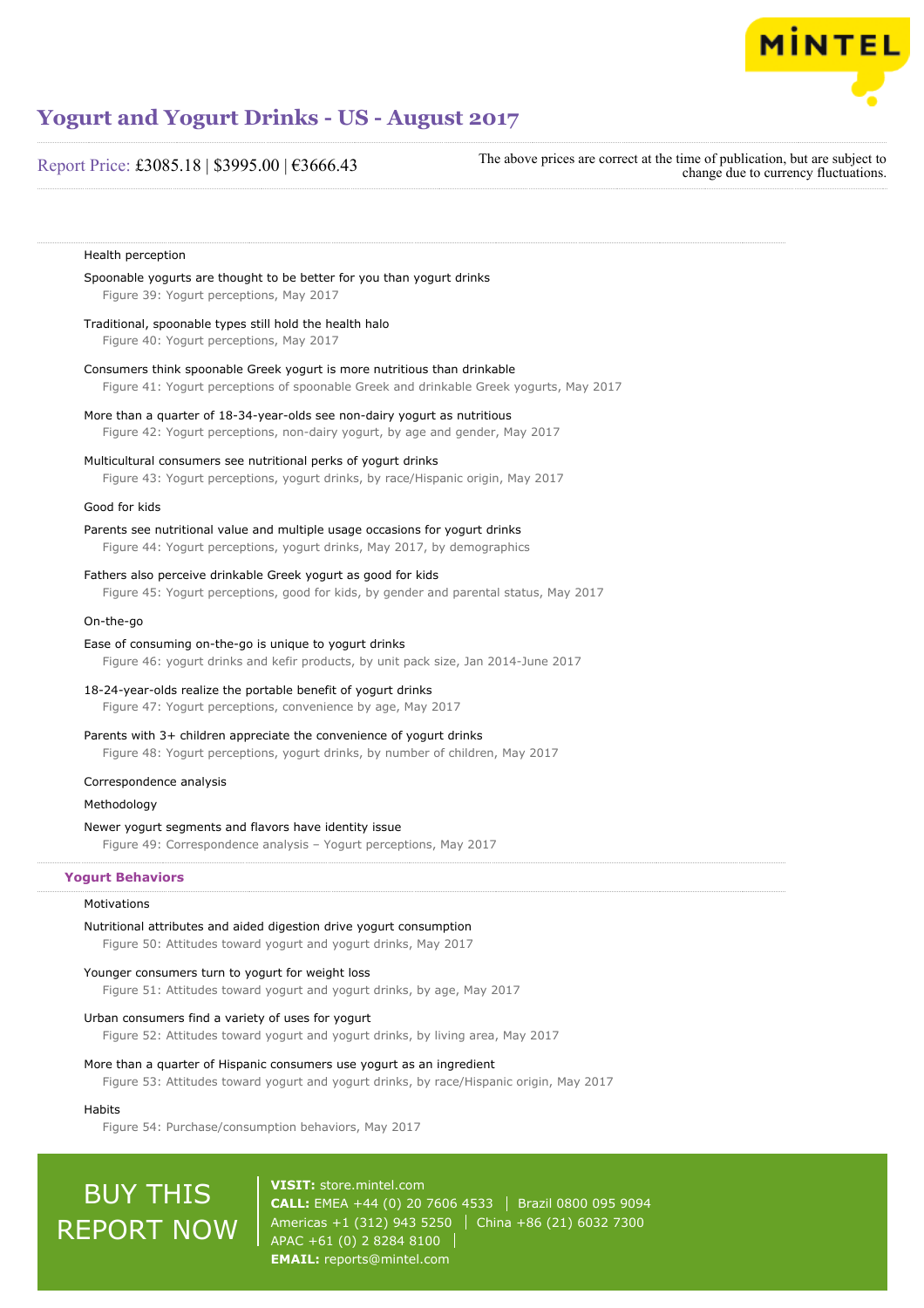

## Report Price: £3085.18 | \$3995.00 | €3666.43

The above prices are correct at the time of publication, but are subject to change due to currency fluctuations.

Men are less habitual yogurt shoppers

Figure 55: Purchase/consumption behaviors, by gender, May 2017

While somewhat overwhelming, the number of yogurts available does not hinder urban consumption

Figure 56: Purchase/consumption behaviors, by living area, May 2017

## Asians are mixing up their flavor choices

Figure 57: Purchase/consumption behaviors, by race/Hispanic origin, May 2017

## **Yogurt Attitudes**

#### Fat

#### Majority of consumers do not claim to prefer low-fat varieties

Figure 58: Attitudes toward yogurt and yogurt drinks, May 2017

#### Low-fat preference increases in importance with age

Figure 59: Attitudes toward yogurt and yogurt drinks, by age, May 2017

## Sugar

#### Nearly one third of consumers seek yogurt with low sugar

Figure 60: Attitudes toward yogurt and yogurt drinks, May 2017

#### Older consumers care about amount of sugar, not kind

Figure 61: Attitudes toward yogurt and yogurt drinks, by age, May 2017

## Women seek out low-fat and low-sugar yogurts; men prefer natural and organic

Figure 62: Purchase/consumption behaviors, by gender, May 2017

## Ingredients

Nearly one third of 18-24-year-olds choose yogurt based on texture Figure 63: Attitudes toward yogurt and yogurt drinks, by age, May 2017

#### Most consumers aren't looking for organic yogurts

Figure 64: Attitudes toward yogurt and yogurt drinks, Seek organic, by gender and age, May 2017

#### Hispanics want natural and organic ingredients

Figure 65: Purchase/consumption behaviors, by Hispanic origin, May 2017

## **Ideal Yogurt**

## Yogurt type

Fruit flavored and Greek yogurts top the list for ideal types Figure 66: Ideal yogurt/yogurt drink creation, Yogurt type, May 2017

### An increased repertoire makes it hard to play favorites

Figure 67: Ideal yogurt/yogurt drink creation - Yogurt type, by repertoire of yogurt purchase, May 2017

### One in five moms desire dessert flavored yogurts

Figure 68: Ideal yogurt/yogurt drink creation, Yogurt type, by gender and parental status, May 2017

## Asians seek plain/unflavored yogurts

Figure 69: Ideal yogurt/yogurt drink creation, yogurt type, by race, May 2017

## Attributes

#### Protein is the most desired yogurt attribute Figure 70: Ideal yogurt/yogurt drink creation, Yogurt attributes, May 2017

# **BUY THIS** REPORT NOW

**VISIT:** [store.mintel.com](http://reports.mintel.com//display/store/794013/) **CALL:** EMEA +44 (0) 20 7606 4533 | Brazil 0800 095 9094 Americas +1 (312) 943 5250 | China +86 (21) 6032 7300 APAC +61 (0) 2 8284 8100 **EMAIL:** [reports@mintel.com](mailto:reports@mintel.com)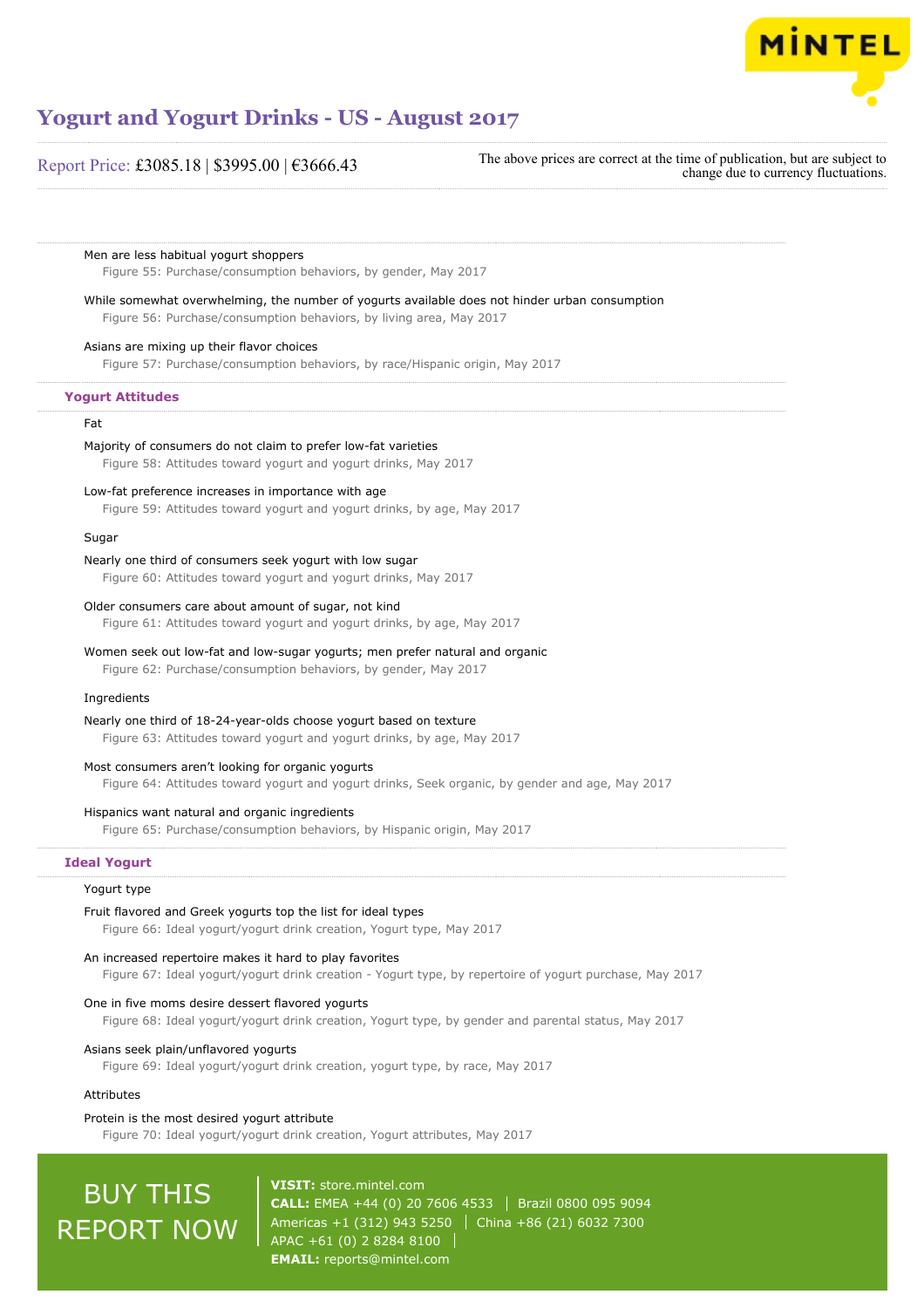

Low sugar and probiotics appeal to older yogurt consumers

## Report Price: £3085.18 | \$3995.00 | €3666.43

The above prices are correct at the time of publication, but are subject to change due to currency fluctuations.

Figure 71: Ideal yogurt/yogurt drink creation, Yogurt attributes, by age, May 2017 Rural consumers want yogurt to help aid digestion and provide vitamins and minerals Figure 72: Ideal yogurt/yogurt drink creation, Yogurt attributes, by living area, May 2017 Black consumers want added vitamins and minerals in yogurt Figure 73: Ideal yogurt/yogurt drink creation, Yogurt attributes, by race, May 2017 Ingredients Fruit mixed in is preferred over sweet or savory mix-ins Figure 74: Ideal yogurt/yogurt drink creation, ingredients, May 2017 Younger men seek indulgence and texture Figure 75: Ideal yogurt/yogurt drink creation, ingredients, by age and gender, May 2017 As kids get older, parents' preferences change Figure 76: Ideal yogurt/yogurt drink creation, ingredients, by age of children, May 2017

## Sweet ingredients appeal to Hispanic yogurt consumers

Figure 77: Ideal yogurt/yogurt drink creation, ingredients, by Hispanic origin, May 2017

## **Appendix – Data Sources and Abbreviations**

| PPCHAIA – PAGE OVAI CCO GHA ADDI CYRGI                                                                                  |
|-------------------------------------------------------------------------------------------------------------------------|
| Data sources                                                                                                            |
| Sales data                                                                                                              |
| Fan chart forecast                                                                                                      |
| Consumer survey data                                                                                                    |
| Abbreviations and terms                                                                                                 |
| Abbreviations                                                                                                           |
| Terms                                                                                                                   |
| Appendix - The Market                                                                                                   |
| Figure 78: Total US sales and fan chart forecast of spoonable yogurt, at current prices, 2012-22                        |
| Figure 79: Total US sales and fan chart forecast of yogurt drinks and kefir, at current prices, 2012-22                 |
| Figure 80: Total US retail sales and forecast of yogurt and yogurt drinks/kefir, by segment, at current prices, 2012-22 |
| Figure 81: Total US retail sales of yogurt and yogurt drinks/kefir, by segment, at current prices, 2015 and 2017        |
| Figure 82: Total US retail sales and forecast of spoonable yogurt, at current prices, 2012-22                           |
| Figure 83: Total US retail sales and forecast of spoonable yogurt, at inflation-adjusted prices, 2012-22                |
| Figure 84: Total US retail sales and forecast of yogurt drinks and kefir, at current prices, 2012-22                    |
| Figure 85: Total US retail sales and forecast of yogurt drinks and kefir, at inflation-adjusted prices, 2012-22         |
| Figure 86: Total US retail sales of yogurt and yogurt drinks/kefir, by channel, at current prices, 2012-2017            |
| Figure 87: Total US retail sales of yogurt and yogurt drinks/kefir, by channel, at current prices, 2015 and 2017        |
| Figure 88: US supermarket sales of yogurt and yogurt drinks/kefir, at current prices, 2012-17                           |
| Flame 00: HC actes of neural and neural didelicational and contacted about the contact and actes and 0.40 47            |

## Figure 89: US sales of yogurt and yogurt drinks/kefir through other retail channels, at current prices, 2012-17

## **Appendix – Key Players**

Figure 90: Leading company sales of yogurt and yogurt drinks, 2016 and 2017

# BUY THIS REPORT NOW

**VISIT:** [store.mintel.com](http://reports.mintel.com//display/store/794013/) **CALL:** EMEA +44 (0) 20 7606 4533 | Brazil 0800 095 9094 Americas +1 (312) 943 5250 | China +86 (21) 6032 7300 APAC +61 (0) 2 8284 8100 **EMAIL:** [reports@mintel.com](mailto:reports@mintel.com)